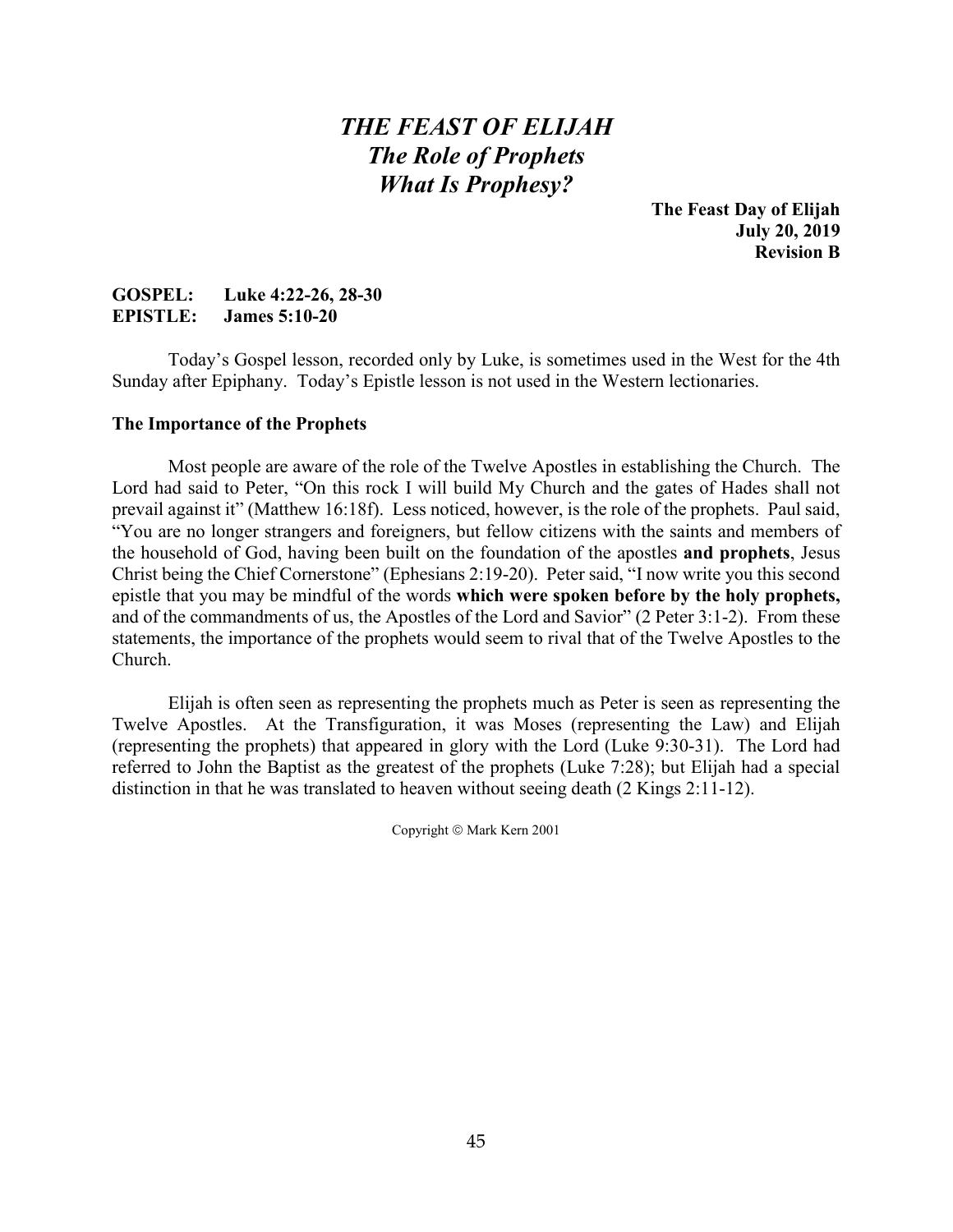### *The Role of Prophets*

**July 20, 2019 Revision B**

#### **Gospel: Luke 4:22-26, 28-30**

#### **MAJOR EVENTS IN ELIJAH'S LIFE**

#### **Withholding Rain**

Elijah was a descendant of the settlers of Gilead (1 Kings 17:1) who moved in during the time of the Judges (Judges 12:4-7). The first mention of him occurred during the reign of King Ahab following Ahab's marriage to Jezebel and the subsequent building of altars and a Temple to Baal, and building the Asherah on the high places. Elijah said to King Ahab that there would be neither dew nor rain for several years until he (Elijah) said so. Then Elijah left for the East side of the Jordan (1 Kings 17:1-3).

Elijah lived there for a while and was fed by ravens sent by the Lord, who brought him bread and meat in the morning and in the evening. His source of water was the brook Cherith (1 Kings 17:4-6). When the brook dried up from the lack of rain, the Lord told him to go to the town of Zarephath in Sidon on the Mediterranean coast. Sidon was the birthplace of Jezebel (1 Kings 16:31).

On entering the gate of Zarephath, he called to a widow who was gathering sticks, asking for a drink of water. As she was going to get the water, he asked her also for a piece of bread. She replied that she had no bread. All she had was a handful of flour and a little oil. She was going to prepare a last meal for her son and herself, expecting that they would starve to death afterward because of the famine and drought (1 Kings 17:9-12).

Elijah then asked her to prepare some food for him also. "For thus says the Lord God of Israel: 'The bowl of flour shall not be exhausted, nor shall the jar of oil be empty, until the day that the Lord sends rain on the face of the earth' " (1 Kings 17:11-14). She did as Elijah asked and her bowl of flour lasted for several years until the famine was over. During that time, Elijah stayed in the upper room of her house (1 Kings 17:15-16).

During the time Elijah stayed there, the woman's young son died. Elijah carried the child to the upper room and laid him on his own bed. Then he raised him from the dead (1 Kings 17:24). From tradition, the child was later known as the Prophet Jonah who prefigured Christ by spending three days in the belly of the sea monster (Prologue, September 22; Jonah 1:17).

Copyright © Mark Kern 2001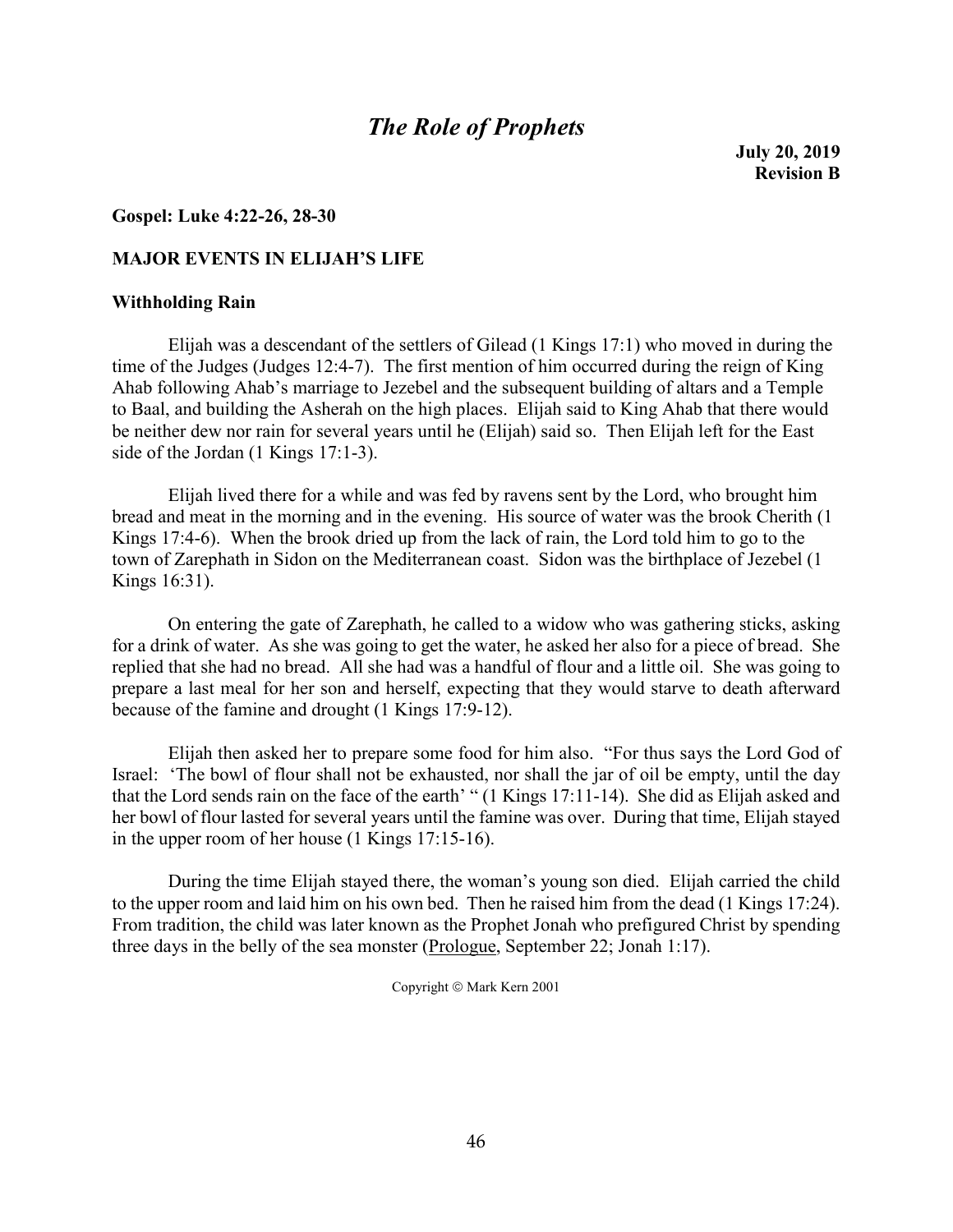#### **Contesting with the Prophets of Baal**

Just before the end of the drought and famine, the Lord told Elijah to meet with King Ahab. Elijah arranged a face-to-face meeting between himself and 450 prophets of Baal along with 400 prophets of the Asherah who ate at Jezebel's table (1 Kings 18:18-19). At this meeting he chastised the people for forsaking the Lord and proposed a test: The prophets of Baal and he would each be given an ox to sacrifice and would prepare the sacrifice according to their traditions; but each would put no fire to the wood under the sacrifice. The god (Baal vs. the Lord) who answers by fire from heaven to consume the sacrifice is the real God. The response of the people was "that is a good idea" (1 Kings 18:21-24).

The prophets of Baal prepared their sacrifice first and called on the name of Baal all day. They also leaped about their altar, cutting themselves with swords and lances "until the blood gushed out of them." "But there was no voice, no one answered and no one paid attention" (1 Kings 18:25-29). One might compare this behavior with that of the Gadarene demoniacs (Mark 5:5).

At the time of the evening sacrifice (according to Mosaic Law), Elijah repaired the altar of the Lord which had been torn down. He also dug a trench around the altar capable of holding 2 seahs of seed (about 14 quarts); this would make the trench about 18 inches deep. Then he put the sacrifice and the wood on the altar. Before offering the evening prayers according to Mosaic Law, Elijah commanded that four pitchers of water be poured on the sacrifice and the wood. This he did three times. These pitchers were what women used to draw water from a well and held 3-4 gallons. Thus the water flowed around the altar and also filled the trench with water (1 Kings 18:30-35). The amount of liquid involved is consistent with a trench about 12 feet in diameter.

Then Elijah called on the Lord, " 'Answer me, O Lord, answer me, that this people may know that Thou art God and that Thou hast turned their heart back again'. Then the fire of the Lord fell, and consumed the burnt offering and the wood and the stones and the dirt, and licked up the water that was in the trench. And when the people saw it, they fell on their faces; and they said, 'The Lord, He is God; the Lord, He is God!!' " (1 Kings 18:36-39).

With the hearts of the people turned back to the Lord, the first thing Elijah told them to do was kill the 450 prophets of Baal (1 Kings 18:40) which was the prescribed punishment in the Mosaic Law for someone who was a false prophet (Deuteronomy 18:20-22) or who advocated idolatry (Deuteronomy 13:1-4). Following the confrontation, Elijah brought back the rain that had been withheld for over three years (Luke 4:25). The Lord had promised a bounty for His people if they obeyed all His commandments; this was a small beginning of the Lord opening His good storehouse (Deuteronomy 28:12ff).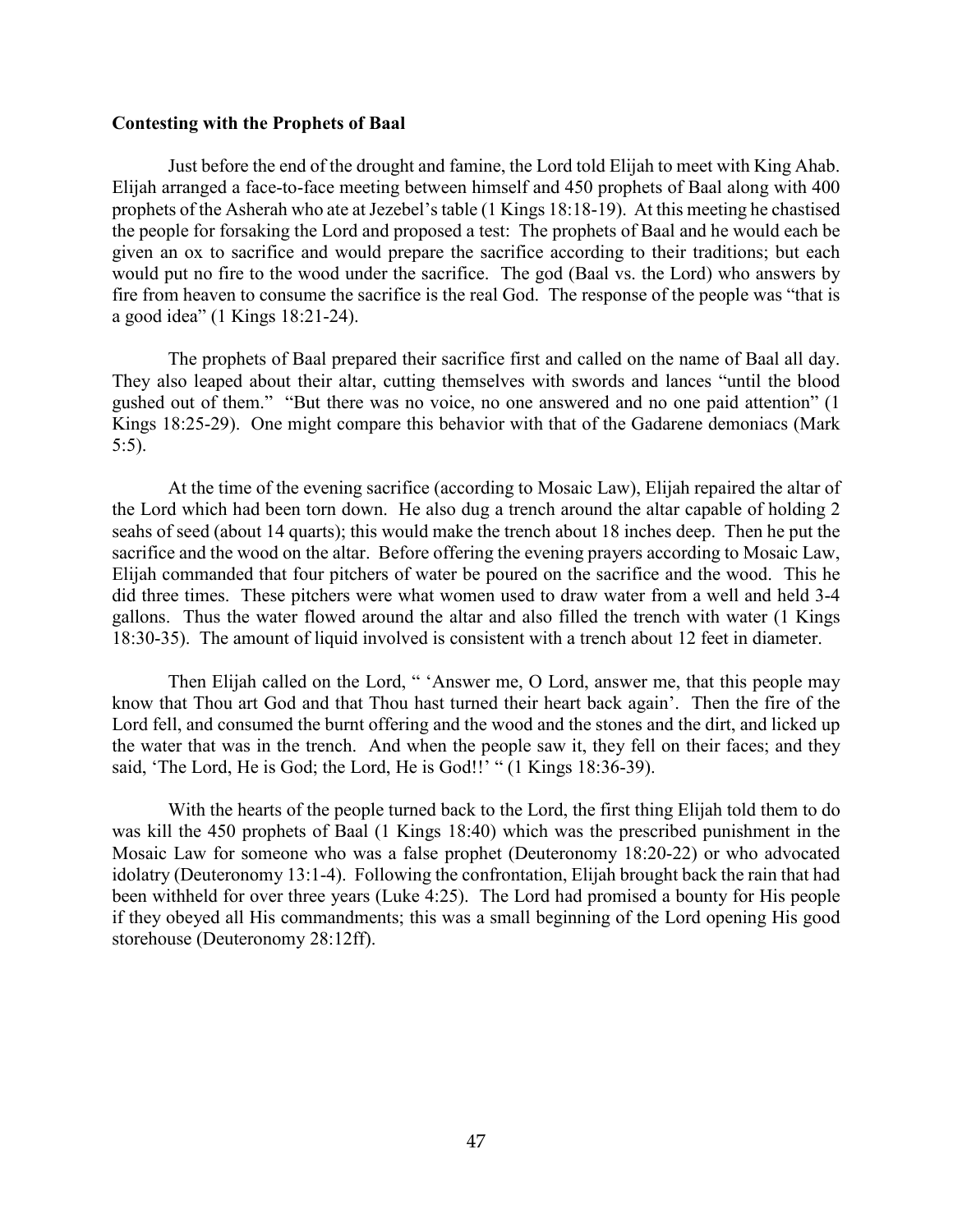#### **Hearing the Lord's Voice**

When King Ahab told Queen Jezebel all that Elijah had done, she vowed to kill him. Elijah fled for his life into the wilderness (1 Kings 19:1-3). There he was fed by angels and traveled in the strength of that angelic-supplied food for forty days in an effort to seek the Lord's voice regarding what he should do next. Finally, he arrived at Mt. Horeb, the mountain of God, and lodged in a cave there (1 Kings 19:4-9). Mt. Horeb is the mountain range of which Mt. Sinai (the place of the giving of the Mosaic Law) is one of the peaks.

While there, the Lord told Elijah to stand on the mountain before the Lord as the Lord passed by. "And a great and strong wind was tearing the mountains apart and breaking in pieces the rocks before the Lord; but the Lord was not in the wind. And after the wind, an earthquake; but the Lord was not in the earthquake. And after the earthquake, a fire; but the Lord was not in the fire. And after the fire, a sound or voice, (literally) *a small whisper*" (1 Kings 19:11-13). It was in this small whisper that Elijah heard the Lord's voice and got an answer as to what he should do.

First, the Lord told him to anoint Hazael as king of Aram (a neighboring country) in place of Ben-hadad. Next he was to anoint Jehu as king of Israel in place of Ahab. Then he was to anoint Elisha as prophet in place of himself (1 Kings 19:15-17).

This took a few years to take place. Ben-hadad, along with 32 other kings, marched into Israel and besieged Samaria with an enormous army. Yet he was defeated by an army of less than 7,000 under King Ahab who was acting at the direction of one of the prophets (1 Kings 20).

After this, Queen Jezebel used deceit and false witnesses to have Naboth killed so she could give Naboth's vineyard to her husband. As Ahab went to take possession of the vineyard, the Lord told Elijah to meet him there and confronted him for his part in Jezebel's sin. When Ahab heard Elijah's words, he repented and began fasting in sackcloth for a long time. When the Lord saw this, He postponed the destruction of the house of Ahab for one generation (1 Kings 21).

About three years later (1 Kings 22:1), Ahab died from wounds he received in battle just as the word of the Lord had spoken through Elijah (1 Kings 21:19, 22:38). Ahab's son Ahaziah became king in his place. Shortly after being crowned king, Ahaziah had an accident and was badly injured. So he sent messengers to inquire of Baal-zebub, the god of Ekron, as to whether he would recover. The angel of the Lord told Elijah to meet the messengers on the way, saying, "Is it because there is no God in Israel that you are going to inquire of Baal-zebub?" Then he told them: thus says the Lord: Ahaziah will not recover; and he sent them back to Ahaziah (2 Kings  $1:1-4$ ).

Ahaziah was furious and sent a captain with 50 soldiers to bring Elijah by force to his palace in Samaria. They found Elijah sitting on top of a hill and ordered him, "O man of God, the king says, 'come here'!" Elijah replied, "If I am a man of God, let fire come down from heaven and consume you and your fifty". And thus it happened (2 Kings 1:9-10).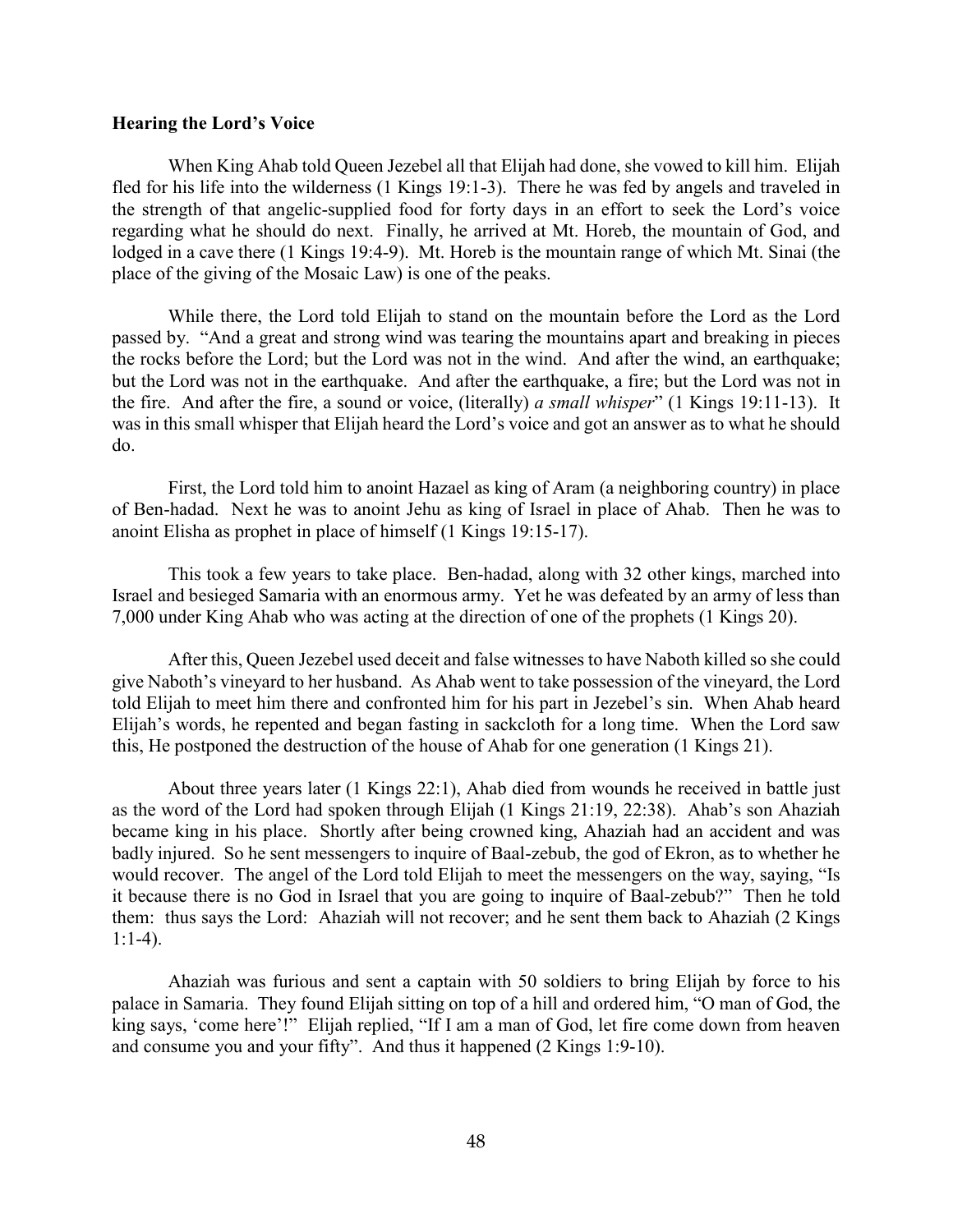Ahaziah sent another captain with fifty more soldiers; the same thing happened. So he sent a third captain and fifty more. But this time the captain fell on his face before Elijah and pleaded for his life. Then the angel of the Lord told Elijah to go with the captain. Elijah went to Ahaziah's palace and told him in person the same thing he told the messengers: that Ahaziah would not recover. Ahaziah died shortly afterward (2 Kings 1:11-17).

#### **Elijah's Translation**

When the time of Elijah's departure drew near, all the prophets in the area knew it was going to happen. For example, when Elijah and Elisha traveled from Gilgal to Bethel, the sons of the prophets of Bethel asked Elisha if he knew "that the Lord will take away your master from over your head today?" Elisha knew that also. Then when they traveled to Jericho, the sons of the prophets asked Elisha the same thing (2 Kings 2:2-5).

The place for Elijah's translation was on the opposite side of the Jordan near where Moses had been buried. Moses was buried in the valley in the land of Moab opposite Beth-peor (Deuteronomy 33:6). This is across the Jordan from Jericho.

As Elijah and Elisha headed for the spot, fifty of the sons of the prophets followed them to the bank of the Jordan. When they reached the river, Elijah took off his mantle (coarse outer garment) and struck the water. The Jordan river was divided so that they crossed on dry ground (2 Kings 2:6-8).

When they reached the spot, Elijah asked Elisha, "Ask what I shall do for you before I am taken from you." Elisha replied, "Please, let a double portion of your Spirit be upon me" (2 Kings 2:9). Elijah replied, "If you see me when I am taken from you, it shall be so for you" (2 Kings  $2:10$ ).

As they were going along and talking, there appeared a chariot of fire and horses of fire which separated the two of them. And Elijah went up by a whirlwind to heaven  $(2 \text{ Kings } 2:11)$ . Elisha cried out, "My father, my father, the chariot of Israel and its horsemen" (2 Kings 2:12). Then he saw Elijah no more.

Elisha then tore his clothes in two pieces, which was a sign of grief (compare Joel 2:13), and picked up Elijah's mantle which had fallen as he left in the chariot of fire. Heading back to the Jordan, Elisha struck the water again with the mantle and the waters parted for him to walk back across (2 Kings 2:12-14).

This event was evidently witnessed by more than just the fifty sons of the prophets on the West Bank of the Jordan. As Elisha was about to leave Jericho for Bethel, he was mocked by at least 42 children who kept saying, "Go up baldy; go up baldy!" (2 Kings 2:23). Thus the translation of Elijah was a well-known event in that locale.

This is not the last we hear of Elijah in the Scripture. Almost 900 years later, the same Elijah appeared transfigured with Jesus and Moses to Peter, James and John on the mountain (Matthew 17:3-4). In this case Moses represented the Law and Elijah represented the prophets as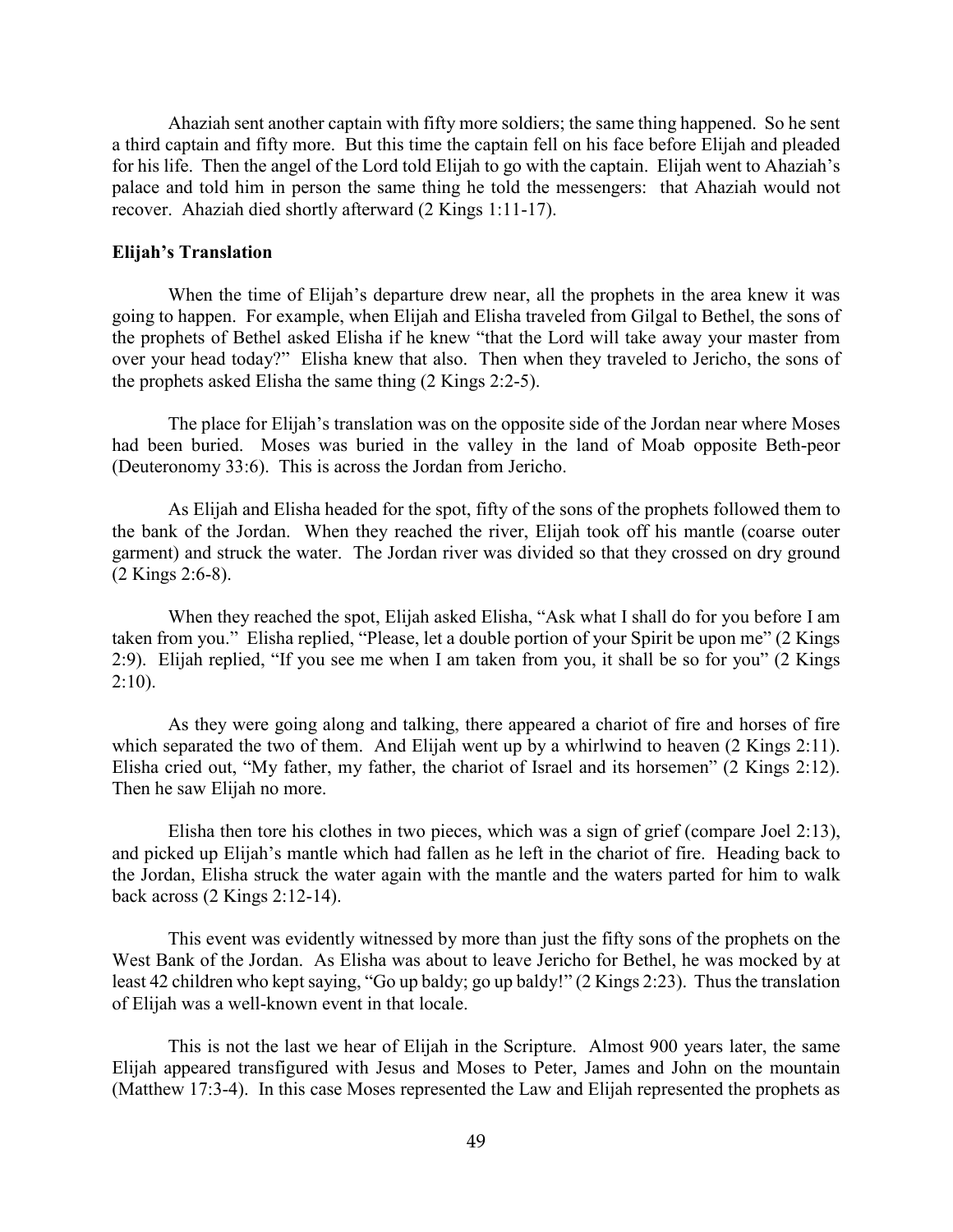a testimony of their witness concerning Jesus. Moses and Elijah also spoke with Jesus of His departure (i.e. His death) which He was about to accomplish in Jerusalem (Luke 9:30-31). How did this happen? The Lord called it a "vision"; it was probably similar to other visions that others of the prophets had. For example, compare Ezekiel (Ezekiel 43:3; Ezekiel 1-5), the Apostle Paul (Acts 9:11-12), the Apostle Peter (Acts 11:5-10), and the Apostle John (Revelation 9:17).

This may not be the last time we hear from Elijah either. It was the understanding of the early Church that the two witnesses referred to in the Apostle John's vision would be Elijah and Enoch (Revelation 11:3-12). In this case, Enoch represents the prophets prior to the Flood (Jude 1:14-15), and both Enoch (Genesis 5:22-24, Hebrews 11:5) and Elijah (2 Kings 2:11) were taken to heaven without tasting death.

#### **THE LAW AND THE PROPHETS**

The Old Testament is customarily divided into three sections: the Law, the Prophets, and the Holy Writings. "The Law" is the five books of Moses. "The Prophets" are divided into the Major Prophets and the Twelve Minor Prophets beginning with Hosea. The "Holy Writings" are such books as Kings, Chronicles, Ezra, etc.

Taken together, the Law and the Prophets represents everything man needs to know to be saved. The Lord stated that He did not come to destroy the Law and the Prophets, but to fulfill them. Not one stroke will pass from the Law until this happens (Matthew 5:17-18). And all of the Law and the Prophets won't be fulfilled until the Lord returns in Glory (Luke 24:44). The core of the Law and the Prophets is the Greatest Commandment: "You shall love the Lord your God with all your heart, with all your soul and with all your mind. And you shall love your neighbor as yourself" (Matthew 22:37-40, Matthew 7:12), where this Greatest Commandment is part of the Law of Moses (Deuteronomy 6:5, Leviticus 19:18).

Up until the time of John the Baptist, all that anyone had was the Law and the Prophets (Luke 16:16). To this effect, there were readings from the Law and the Prophets every Sabbath in the Synagogues (Acts 13:15, Luke 4:16, 2 Corinthians 3:15). In the Story of Lazarus and the rich man, all that the rich man's brothers needed was the Law and the Prophets (Luke 16:29-31).

Because the rulers and the people in Jerusalem did not know or understand the Law and the Prophets, they ended up fulfilling them by condemning Jesus (Acts 13:27). The Twelve Apostles recognized the Lord as being the fulfillment of the Law and the Prophets (John 1:45). But even they were slow of heart to believe all that the prophets had spoken (Luke 24:25).

One of Paul's strengths was that he did believe all things which are written in the Law and the Prophets (Acts 24:14). Paul's Gospel message involved "saying no other things than those which the prophets and Moses said would come" (Acts 26:22). He "explained and solemnly testified of the Kingdom of God, persuading them concerning Jesus from both the Law of Moses and the Prophets" (Acts 28:23). He even taught that "the righteousness of God apart from the law is revealed, being witnessed by the Law and the Prophets" (Romans 3:21).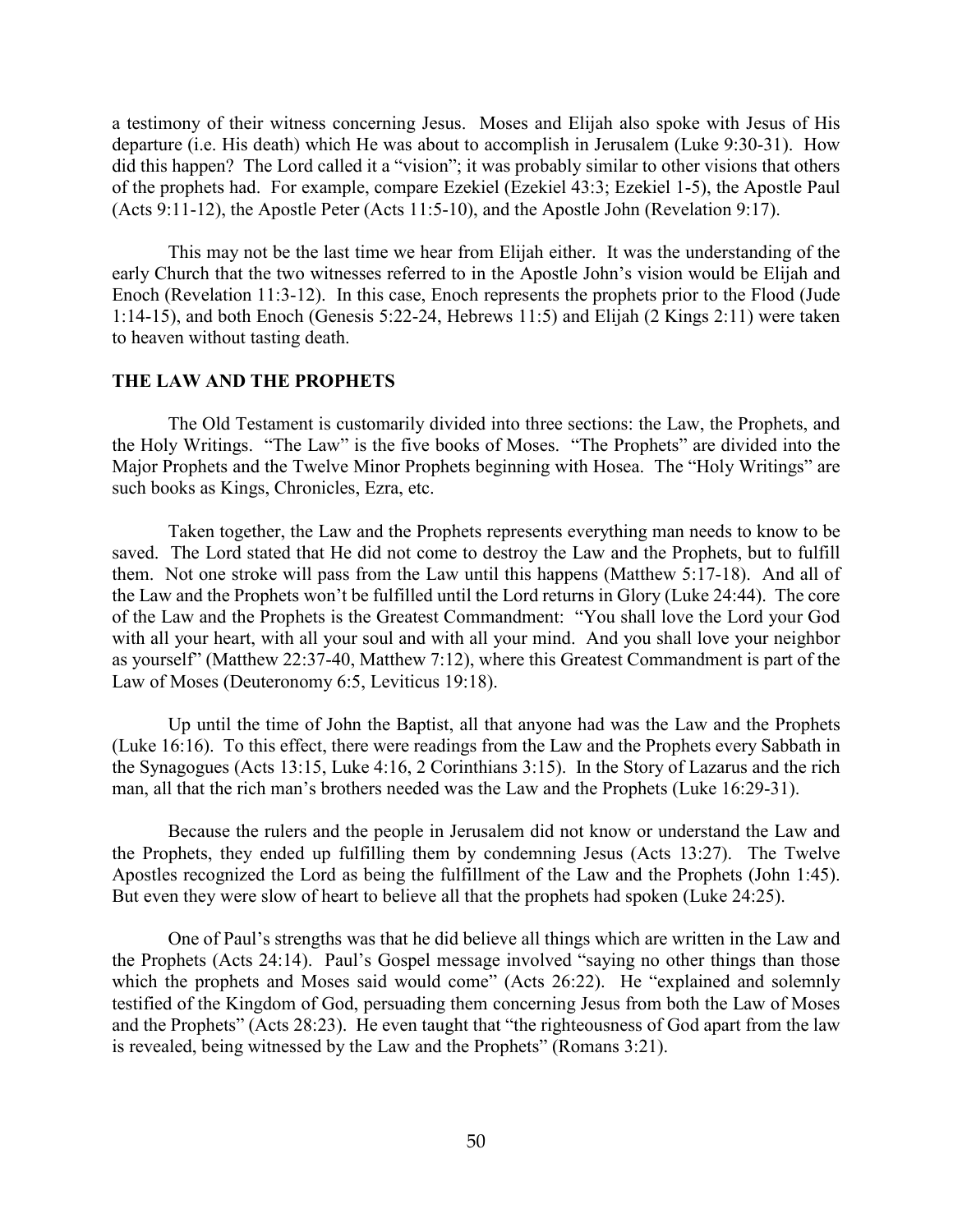One might ask how the righteousness of God can be revealed by the Law apart from the law. Very simple. One needs to go back to the core meaning of the Law: the Greatest Commandment. Loving the Lord God with all our heart, soul and mind is definitely an effort of the heart and not of a rule book. For more details on the Greatest Commandment, see the Gospel lesson for the 15th Sunday after Pentecost.

#### **The Foundation of the Church**

The Prophets also have had a hand in revealing some of the mysteries of God. Paul was "called to be an Apostle, separated to the Gospel of God, which He promised before through His prophets in the Holy Scriptures" (Romans 1:2). Peter said this also. As Peter was addressing Cornelius and the Gentiles, he said, "To Him, all the prophets witness that, through His Name, whoever believes in Him will receive remission of sins" (Acts 10:43). As Peter said this, the Holy Spirit came on the Gentiles as He did on the other disciples at Pentecost. "For the prophetic Scriptures made known to all nations the mystery kept secret since the world began" (Romans 16:26; see also Ephesians 1:9-10; Colossians 1:26-27, 2:2-3; 2 Timothy 1:9-10).

Paul stated that the Church, the household of God, "was built on the foundation of the apostles and prophets, Jesus Christ being the Chief Cornerstone" (Ephesians 2:20). Paul went on to say that "the Lord made known to him the mystery which in other ages was not made known to the sons of men as it has now been revealed by the Spirit to His holy apostles and prophets" (Ephesians 3:3-5). Peter witnesses to this also stating that his readers should "be mindful of the words which were spoken before by the holy prophets, and of the commandments of us, the Apostles of the Lord and Savior" (2 Peter 3:2).

This mystery is Christ in us (Jew and Gentile), the hope of glory and had been hidden from ages and from generations (Colossians 1:26-27). This mystery involves gathering together in one, all things in Christ, which means the Church (Ephesians 1:9). This mystery had been kept secret since the world began (Romans 16:25), and had the rulers of this age known it, they would not have crucified the Lord of Glory (1 Corinthians 2:7-8). This mystery will finally be finished at the end of time when the Lord returns; and it is the prophets who have given us glimpses of it (Revelation 10:7).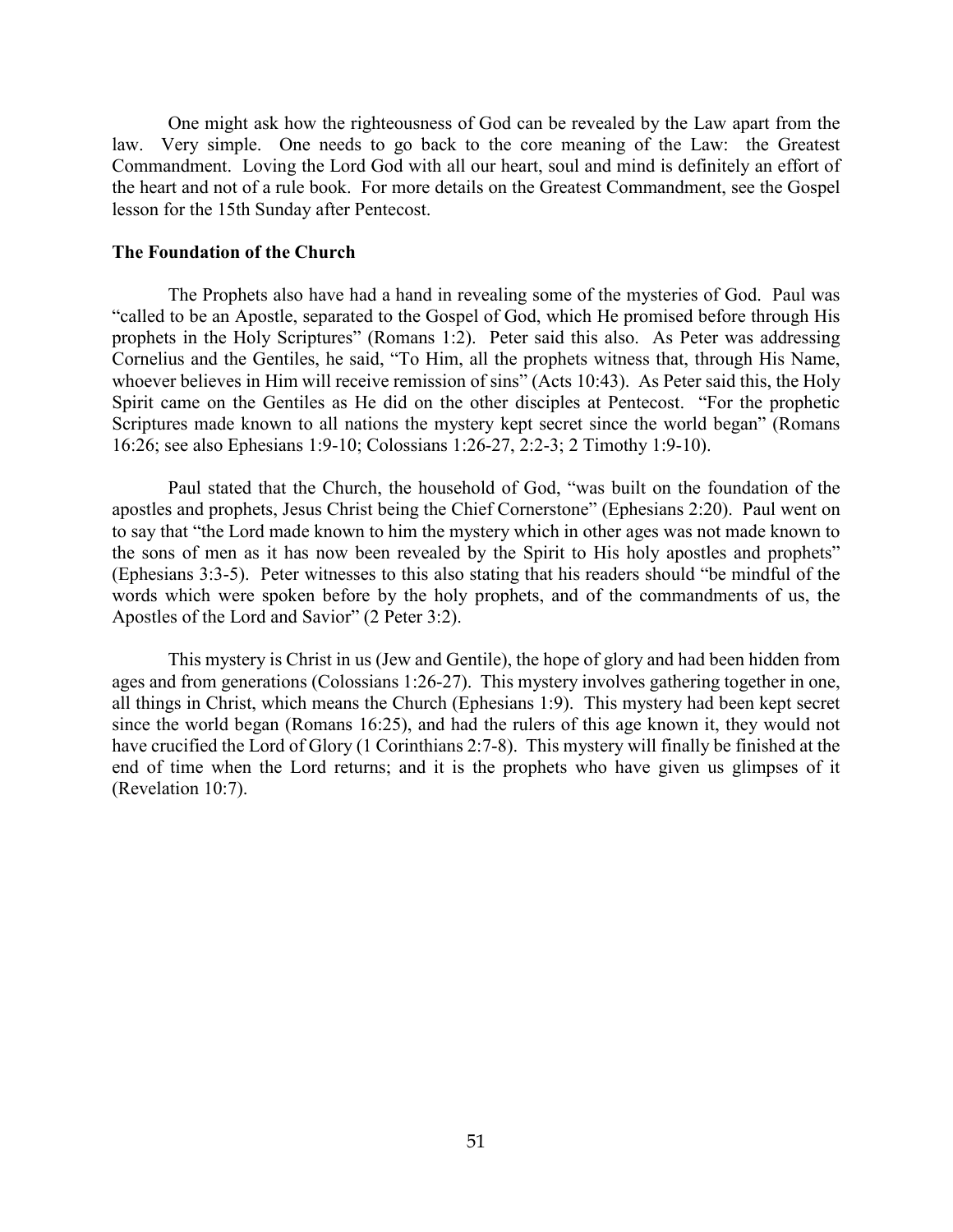## *What Is Prophesy?*

#### **Epistle: James 5:10-20**

#### **WHAT IS PROPHECY?**

Prophecy is usually defined as the foretelling of future events. However, there is a lot more to it than a simple foretelling. Paul alludes to the gift of prophecy in its fullest as including the understanding of all mysteries and all knowledge (1 Corinthians 13:2). For example, the Old Testament prophets are described by Peter as inquiring and searching carefully into the salvation of our souls, and prophesying of the Grace that would come to us (1 Peter 1:10).

Prophets in the First Century were expected to have an extra ordinary perception. For example, when Jesus was invited to dinner at Simon the Pharisee's house, a sinful woman began washing His feet with her tears, wiping His feet with her hair and anointing His feet with fragrant oil. Simon thought to himself: "This Man, if He were a prophet, would know who and what manner of woman this is who is touching Him" (Luke 7:39). Prophets were expected to have this kind of understanding and perception. The prophets in Corinth were expected by Paul to have the ability to reveal the secrets of men's hearts such that an unbeliever would fall on his face and report that God was truly among them (1 Corinthians 14:24-25).

A more general use of the gift of prophecy was the edification, exhortation and comfort to those in the Church (1 Corinthians 14:3-4). But most prophecy is limited; one prophesies only in part (1 Corinthians 13:8-9) since God does not usually reveal too much all at once (John 16:12, Mark 4:33). We can only prophesy according to the faith that we have (Romans 12:6).

The most general definition of prophecy is simply, "The testimony of Jesus is the spirit of prophecy" (Revelation 19:10). In this regard, Peter spoke of the words of God the Father on the Mountain of Transfiguration, "This is My Beloved Son in Whom I am well pleased," as being a "prophetic word confirmed" (2 Peter 1:19). Peter went on to say that "no prophecy of Scripture is of any private interpretation, for prophecy never came by the will of man, but holy men of God spoke as they were moved by the Holy Spirit" (2 Peter 1:20, 21). Thus prophecy in the Church was expected to be judged by the Church (1 Corinthians 14:29).

Perhaps some of the most unusual prophecy in the Old Testament was done with musical instruments. Asaph, Heman and Jeduthun, called "the king's seers" (2 Chronicles 29:30, 1 Chronicles 25:5, 2 Chronicles 35:15), were set apart by King David to prophesy with lyres, harps and cymbals, performing as skillful musicians in the Temple liturgy (1 Chronicles 25:1-6). This was such an important part of the Temple liturgy, that the same "instruments of David" were

Copyright © Mark Kern 2009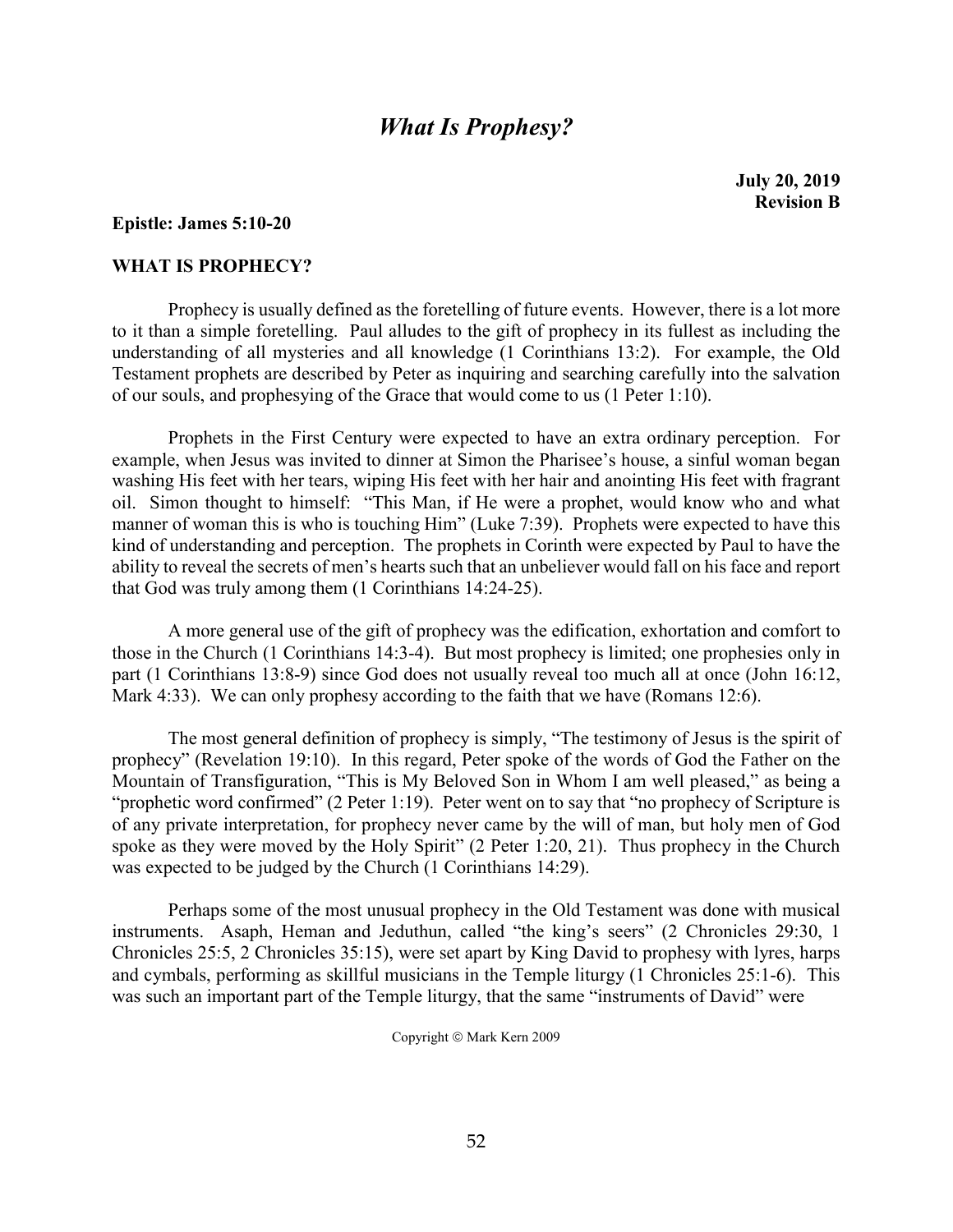dusted off and brought back to active use during the reforms of Hezekiah (2 Chronicles 29:25- 28). This instrumental prophecy was still "the testimony of Jesus" since all aspects of the Temple liturgy and sacrifice pointed to Jesus in some prophetic way.

#### **Prophecy in the Church**

The Lord had said "Many prophets and kings have desired to see what you see, and have not seen it, and to hear what you hear, and have not heard it" (Luke 10:24). The context there was the return of the Seventy from being sent out two-by-two to heal the sick and cast out demons.

But one might say that the Old Testament prophets heard the Lord's voice, performed miracles and even raised the dead. What didn't they see that the Lord's disciples did? Cyril of Alexandria and John Chrysostom both say that what the prophets didn't see was God incarnate. They knew the things to come and also greatly desired them. But they didn't have the opportunity to see for themselves (Commentary of Luke, chapter 10; Homily xlv on Matthew 13).

Some examples of prophets in the church are Agabus (Acts 11:28, 21:10), Joseph called Barsabas and Silas (Acts 15:22, 32; 1:23), Anna (Luke 2:36), and Deacon Philip's four virgin daughters (Acts 21:8-9). It was the prophets and teachers in Antioch that sent Paul and Barnabas out on their First Missionary Journey (Acts 13:1-3). Timothy, as Bishop of Ephesus, was encouraged by Paul "Do not neglect the gift that is in you, which was given to you by prophecy with the laying on of the hands of the presbyters" (1 Timothy 4:14).

After healing the lame man on Solomon's Porch (Acts 3:11), people crowded around Peter. Peter told them that they had denied the Holy One and asked for a murderer (Barabas) instead, killing the Prince of Life. Yet God raised Him from the dead (Acts 3:13-16). These things had been foretold by the prophets, that the Christ would suffer and that heaven must receive Him until the restoration of all things (Acts 3:18, 21). Yet, Peter said, you are the sons of the prophets and of the Covenant that God made with our fathers and to you first God sent His Servant Jesus to bless you (Acts 3:25-26). Five thousand more men believed because of Peter's words (Acts 4:4). Thus began a work in the Church which "the despisers will by no means believe" (Acts 13:40).

#### **Persecution Follows the Prophets**

Today's Epistle lesson begins with James, the Lord's brother, using the prophets who spoke in the Name of the Lord as an example of suffering and patience. This was certainly true for Elijah:

- Withstanding the drought and famine
- Birds bringing his only food
- Standing alone against the king and the prophets of Baal
- Living in a cave on Mt. Sinai
- At risk daily of Jezebel's wrath

As we speak in the Name of the Lord, we can expect some kind of persecution also.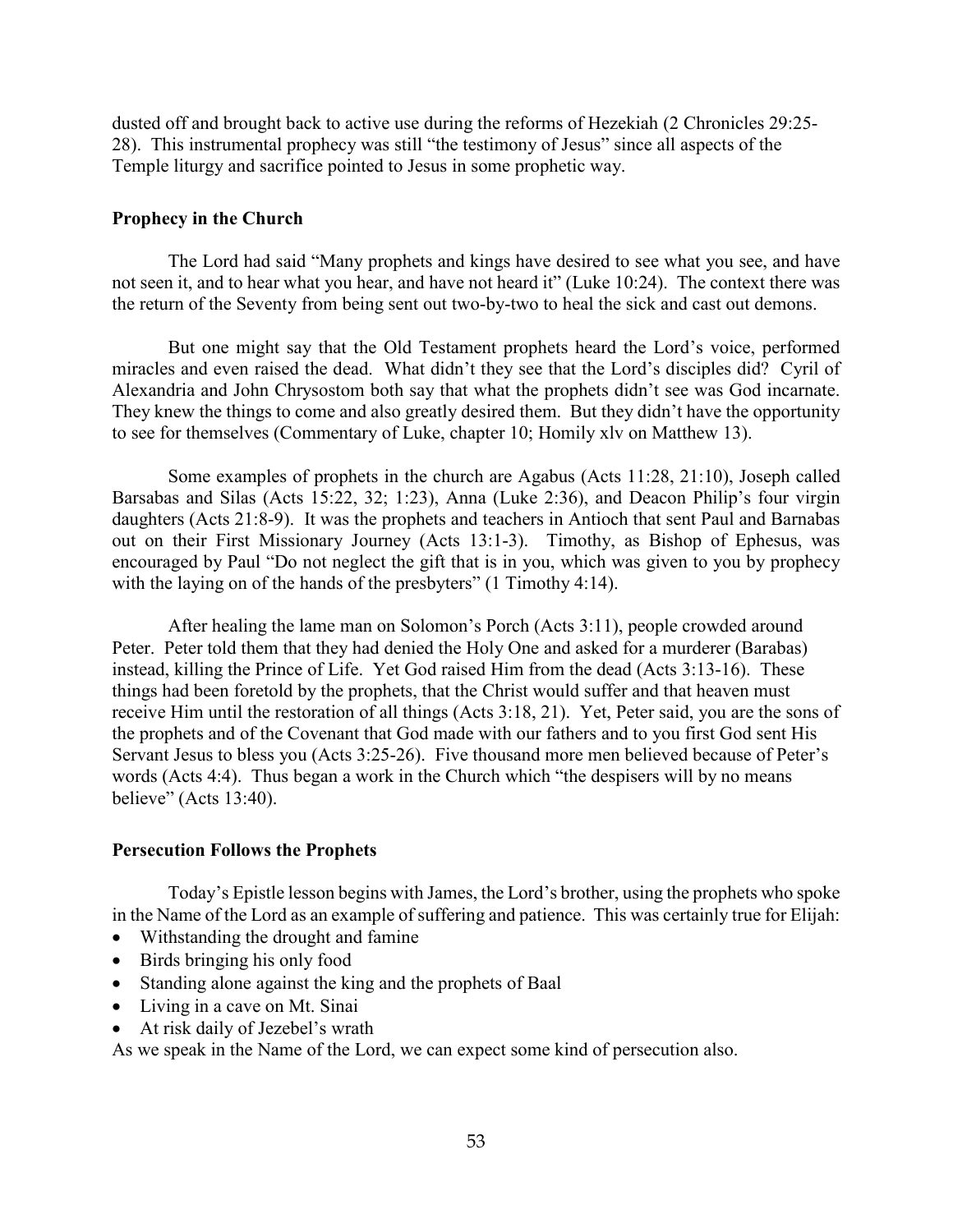The Lord had said, "Blessed are you when men hate you and when they exclude you and revile you and cast out your name as evil for the Son of Man's sake. Rejoice in that day and leap for joy! For indeed your reward is great in heaven, for in like manner their fathers did to the prophets." On the other hand, "Woe to you when all men speak well of you, for so did their fathers to the false prophets" (Luke 6:22, 23, 26; Matthew 5:10-12).

In this regard, the Lord also said, "He who receives a prophet in the name of a prophet shall receive a prophet's reward" (Matthew 10:41). This can be difficult at times, as the Lord pointed out in our Gospel lesson: "Assuredly I say to you, no prophet is accepted in his own country" (Luke 4:24; also Matthew 13:57, John 4:44). Mark added to this that a prophet is without honor in his own country, among his own relatives and in his own house (Mark 6:4).

#### **Beware of False Prophets**

Paul counseled the Thessalonians "Do not despise prophecies. Test all things; hold fast what is good" (1 Thessalonians 5:20-21). If prophecy is the Lord speaking to His people, it is important that one not despise this. However, the Lord had also warned His followers: "Beware of false prophets who come in sheep's clothing, but inwardly they are ravenous wolves." Of these, He said, "Many will say to Me in that day, 'Lord, Lord have we not prophesied in Your Name and done many wonders in Your Name?' And then I will declare to them, 'I never knew you; depart from Me, you who practice lawlessness' " (Matthew 7:15, 22, 23; see also Matthew 24:11, 24; Mark 13:22). In this regard, we have only to remember Judas Iscariot who performed many wonders in the Lord's Name when the Lord sent the Twelve out two-by-two (Matthew 10:1-8). Yet he was a thief (John 12:6) and sold the King of Kings for thirty pieces of silver (Matthew 26:14-15).

The Apostle John also warned the Church to beware of false prophets: "Beloved, do not believe every spirit, but test the spirits, whether they are of God. Because many false prophets have gone out into the world" (1 John 4:1). One specific spirit he warned about was the prophetess Jezebel in Thyatira (Revelation 2:20).

The Apostle Peter said the same thing: "But there were also false prophets among the people, even as there will be false teachers among you, who will secretly bring in destructive heresies, even denying the Lord who bought them, and bring on themselves swift destruction" (2) Peter 2:1). He went on to compare these false prophets to the fallen angels, to brutish animals and to the (false) Prophet Balaam (2 Peter 2:4-18; see also Numbers 22, 23, 24).

#### **We Can All Prophesy**

Jeremiah prophesied that the Lord would make a New Covenant with the House of Israel where He would put His Law within them and write it on their hearts. He would be their God and they would be His people. They would not need to teach each man his neighbor and each man his brother saying, "Know the Lord", for they would all know Him from the least of them to the greatest of them (Jeremiah 31:31-34). This prophecy is quoted verbatim in Hebrews to explain what the Lord had done by the Cross and by the giving of the Holy Spirit (Hebrews 8:7-13).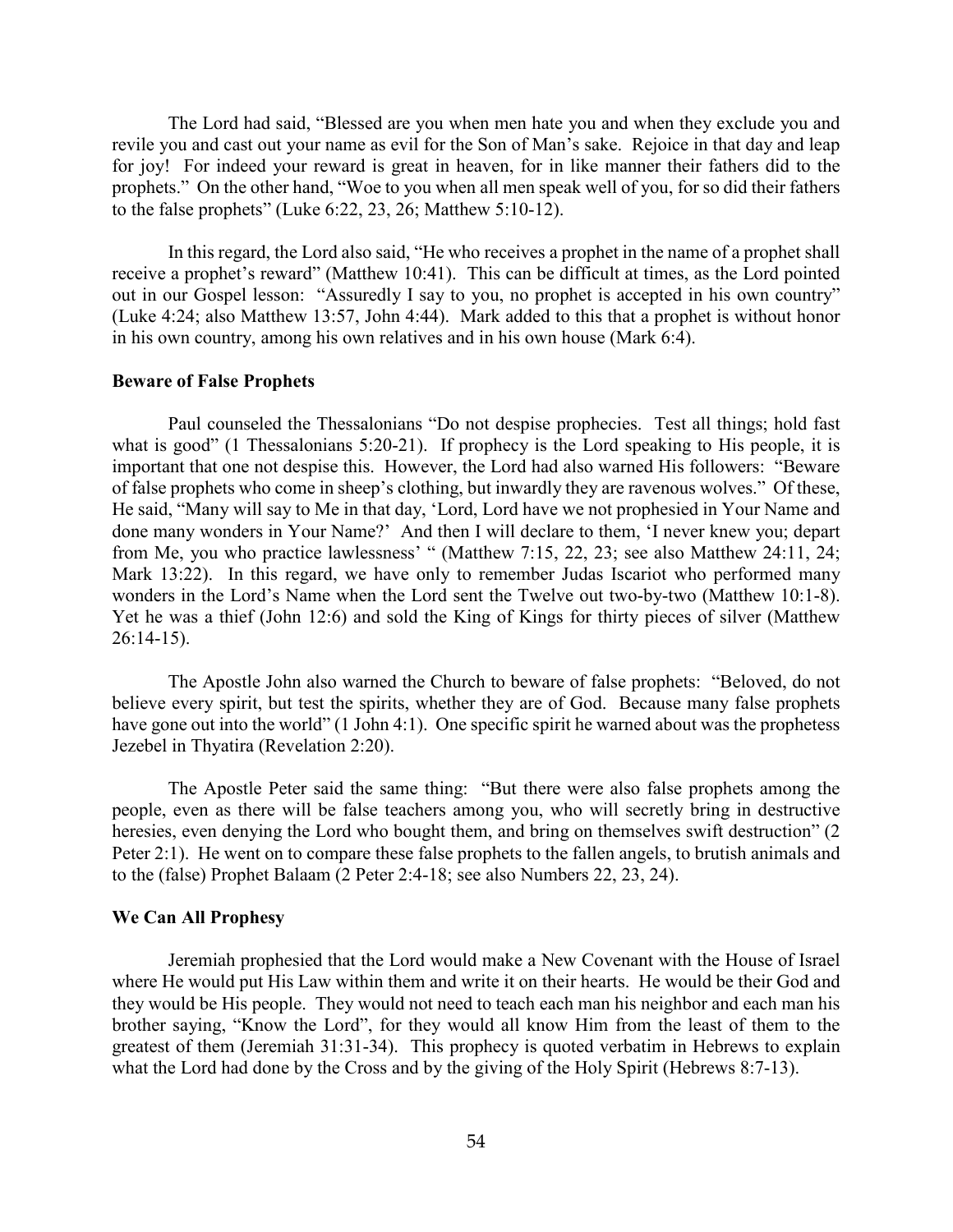When the Lord put His Spirit on Moses' Seventy Elders, Moses remarked, "Would that all the Lord's people were prophets" (Numbers 11:29). Paul stated that this is now not only possible but he even recommends it: "For you can all prophesy one by one, that all may learn and all may be encouraged" (1 Corinthians 14:31). However, Paul cautions to be sure that "the spirits of the prophets are subject to the prophets" (1 Corinthians 14:32). John Chrysostom stated that this refers to the judgment or discernment of the other prophets (v.29) to be sure no diviner or false prophet comes into their midst (Homily xxxvi on 1 Corinthians 14).

What this means on a practical day-to-day level is that every one of the Lord's people needs an intimate experience with God. In Elijah's case there were some great catastrophic events taking place: a great wind, an earthquake, a fire. But the Lord wasn't there. He heard the Lord's voice in a gentle whisper. Similarly, we can hear the Lord's voice in the quietness of our heart.

Sometimes we find ourselves in the midst of a great deal of satanic influence, similar to Elijah confronting the Prophets of Baal and withholding rain for three and a half years. By proclaiming the Word of God, we often do this also, even if not as dramatically. We can persevere in this for a time and we need to confront Satanic influence. But there often comes a time when we're not sure what to do next. Like Elijah, we need to go somewhere where we can hear the Lord's voice just as Elijah went to Mt. Sinai, the Mountain of God.

But just hearing the Lord's voice is not enough. Balaam heard the Lord's voice repeatedly (Numbers 22:9-12, 20, 31-35; 23:4,5, 16; 24:2-9, 15-19). So did Judas Iscariot. We also need to do what we say and obey the Lord's voice with all our heart. We need to avoid what was prophesied by Isaiah: "This people drew near with their mouth and honored Me with their lips; but they remove their hearts far from Me. And their reverence for Me consists of tradition learned by rote" (Isaiah 29:13).

As we hear the Lord's voice we will have opportunities to intercede for others. From today's Gospel text, Elijah was sent to the widow of Zarephath specifically and not to the many widows in Israel (Luke 4:25-26). Elijah interceded for her regarding raising her son from the dead (1 Kings 17:17-23). In the Orthodox liturgy we intercede for others many times, and we are encouraged to do so privately also.

James addresses this intercession in today's Epistle lesson: "Is anyone among you suffering? Let him pray. Is anyone cheerful? Let him sing psalms. Is anyone among you sick? Let him call for the presbyters of the church and let them pray over him, anointing him with oil in the Name of the Lord. And the vow of the Faith will save the sick. And the Lord will raise him up. And if he has committed sins, he will be forgiven" (James 5:13-15). Contained within these verses from James are three prophetic roles:

First is suffering. In verse 10, James uses the prophets as an example of suffering and patience. "Indeed we count them blessed who endure." James then mentioned the perseverance of Job and added that the Lord is very compassionate and merciful (v.11). Abraham also patiently endured to obtain the promise (Hebrews 6:15). Whether we are called on to suffer or whether we intercede in prayer with someone else who is suffering, it is a prophetic calling, because it is the testimony of Jesus.